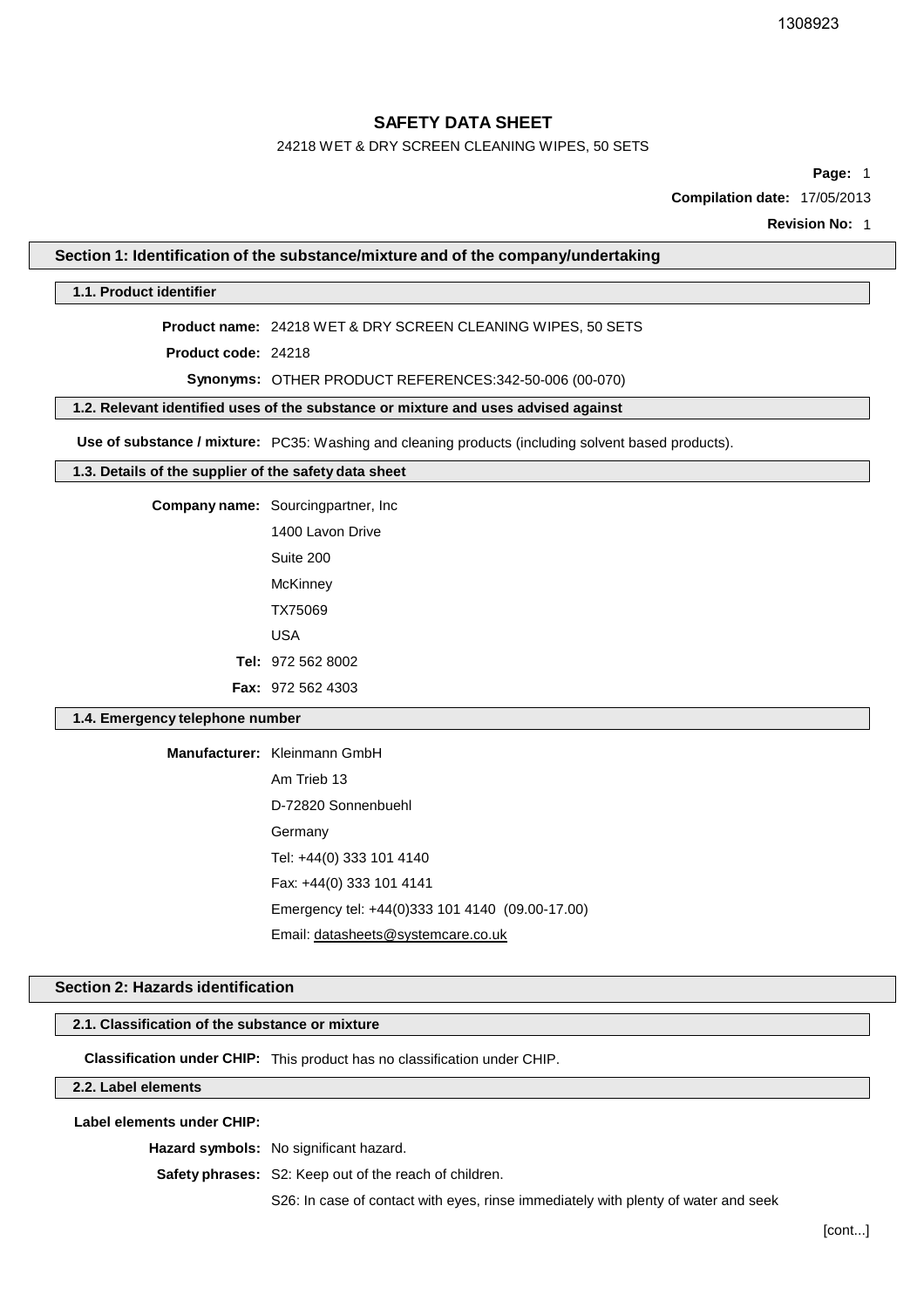#### 24218 WET & DRY SCREEN CLEANING WIPES, 50 SETS

**Page:** 2

medical advice.

S46: If swallowed, seek medical advice immediately and show this container or label.

**2.3. Other hazards**

**PBT:** This substance is not identified as a PBT substance.

## **Section 3: Composition/information on ingredients**

**3.2. Mixtures**

#### **Section 4: First aid measures**

**4.1. Description of first aid measures**

**Skin contact:** Wash immediately with plenty of soap and water.

**Eye contact:** Bathe the eye with running water for 15 minutes.

**Ingestion:** Wash out mouth with water.

**Inhalation:** Consult a doctor.

#### **4.2. Most important symptoms and effects, both acute and delayed**

**Skin contact:** There may be mild irritation at the site of contact.

**Eye contact:** There may be irritation and redness.

**Ingestion:** There may be irritation of the throat.

**Inhalation:** No symptoms.

**Delayed / immediate effects:** No data available.

**4.3. Indication of any immediate medical attention and special treatment needed**

**Immediate / special treatment:** Not applicable.

**Section 5: Fire-fighting measures**

#### **5.1. Extinguishing media**

**Extinguishing media:** Suitable extinguishing media for the surrounding fire should be used.

# **5.2. Special hazards arising from the substance or mixture**

**Exposure hazards:** In combustion emits toxic fumes.

#### **5.3. Advice for fire-fighters**

**Advice for fire-fighters:** Wear self-contained breathing apparatus. Wear protective clothing to prevent contact with skin and eyes.

## **Section 6: Accidental release measures**

#### **6.1. Personal precautions, protective equipment and emergency procedures**

**Personal precautions:** Refer to section 8 of SDS for personal protection details. Turn leaking containers

leak-side up to prevent the escape of liquid.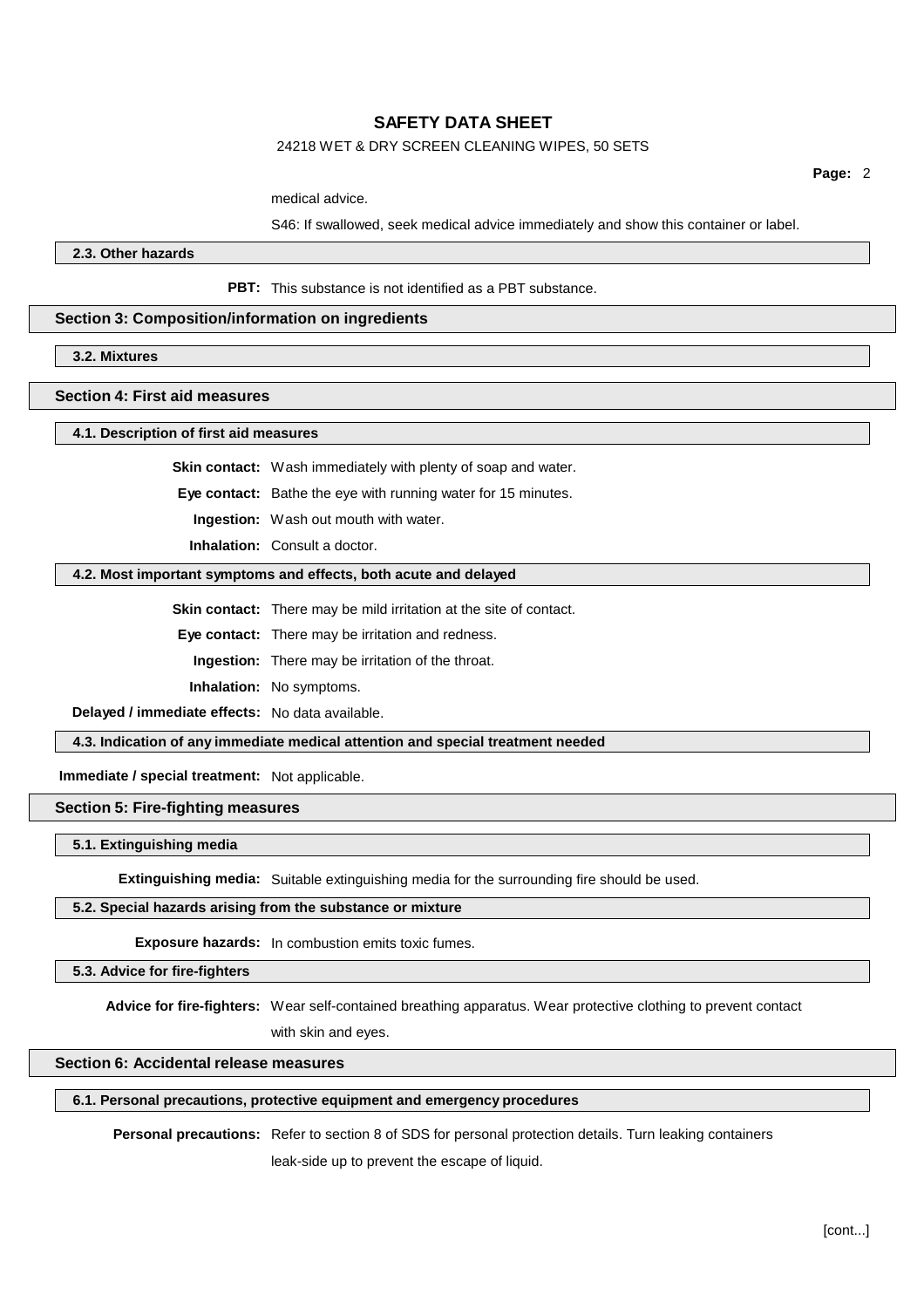# 24218 WET & DRY SCREEN CLEANING WIPES, 50 SETS

**Page:** 3

## **6.2. Environmental precautions**

**Environmental precautions:** Not applicable. Contain the spillage using bunding.

# **6.3. Methods and material for containment and cleaning up**

**Clean-up procedures:** Absorb into dry earth or sand. Transfer to a closable, labelled salvage container for disposal by an appropriate method.

## **6.4. Reference to other sections**

**Reference to other sections:** Refer to section 8 of SDS.

# **Section 7: Handling and storage**

#### **7.1. Precautions for safe handling**

**Handling requirements:** Avoid the formation or spread of mists in the air.

## **7.2. Conditions for safe storage, including any incompatibilities**

**Storage conditions:** Store in cool, well ventilated area. Keep container tightly closed.

**Suitable packaging:** Must only be kept in original packaging.

**7.3. Specific end use(s)**

**Specific end use(s):** No data available.

### **Section 8: Exposure controls/personal protection**

## **8.1. Control parameters**

**Workplace exposure limits:** Not applicable.

# **8.2. Exposure controls**

**9.2. Other information**

**Respiratory protection:** Respiratory protection not required.

**Hand protection:** Protective gloves.

**Eye protection:** Safety glasses. Ensure eye bath is to hand.

**Skin protection:** Protective clothing.

## **Section 9: Physical and chemical properties**

#### **9.1. Information on basic physical and chemical properties**

|                                     | <b>State: Liquid</b>      |                    |  |
|-------------------------------------|---------------------------|--------------------|--|
|                                     | <b>Colour: Colourless</b> |                    |  |
|                                     | <b>Odour: Odourless</b>   |                    |  |
| <b>Solubility in water: Soluble</b> |                           |                    |  |
| <b>Boiling point/range°C: 100</b>   |                           | Flash point°C: >93 |  |
|                                     | $pH:$ Approx. 7           |                    |  |

**Other information:** Not applicable.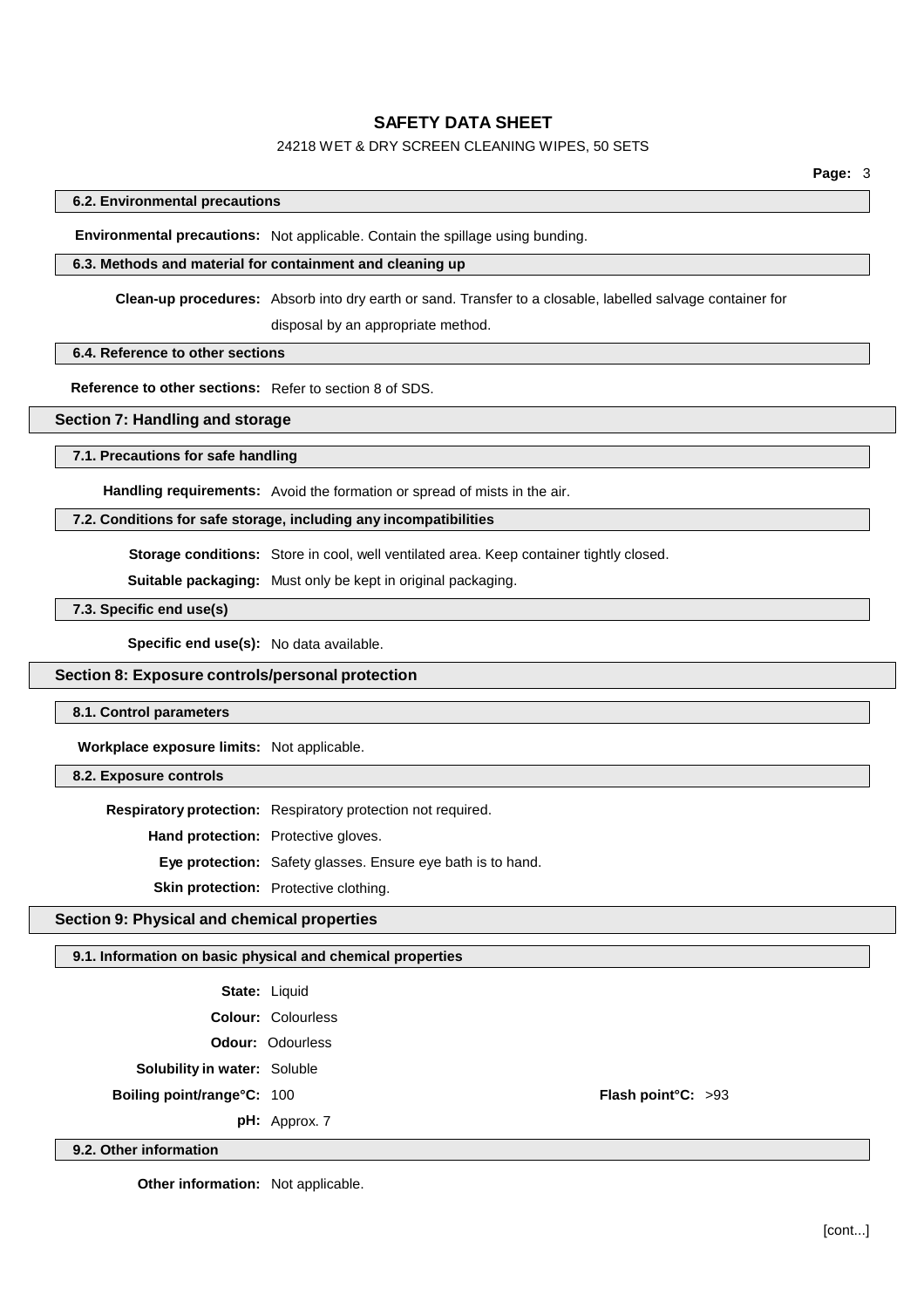# 24218 WET & DRY SCREEN CLEANING WIPES, 50 SETS

**Page:** 4

#### **Section 10: Stability and reactivity**

#### **10.1. Reactivity**

**Reactivity:** Stable under recommended transport or storage conditions.

#### **10.2. Chemical stability**

**Chemical stability:** Stable under normal conditions.

## **10.3. Possibility of hazardous reactions**

**Hazardous reactions:** Hazardous reactions will not occur under normal transport or storage conditions.

**10.4. Conditions to avoid**

**10.5. Incompatible materials**

**Materials to avoid:** Strong acids.

### **10.6. Hazardous decomposition products**

**Haz. decomp. products:** In combustion emits toxic fumes.

#### **Section 11: Toxicological information**

**11.1. Information on toxicological effects**

**Toxicity values:** Not applicable.

**Symptoms / routes of exposure**

**Skin contact:** There may be mild irritation at the site of contact.

**Eye contact:** There may be irritation and redness.

**Ingestion:** There may be irritation of the throat.

**Inhalation:** No symptoms.

**Delayed / immediate effects:** No data available.

**Section 12: Ecological information**

**12.1. Toxicity**

**Ecotoxicity values:** Not applicable.

# **12.2. Persistence and degradability**

# **Persistence and degradability:** Biodegradable.

**12.3. Bioaccumulative potential**

**Bioaccumulative potential:** No bioaccumulation potential.

**12.4. Mobility in soil**

**Mobility:** Readily absorbed into soil.

**12.5. Results of PBT and vPvB assessment**

**PBT identification:** This substance is not identified as a PBT substance.